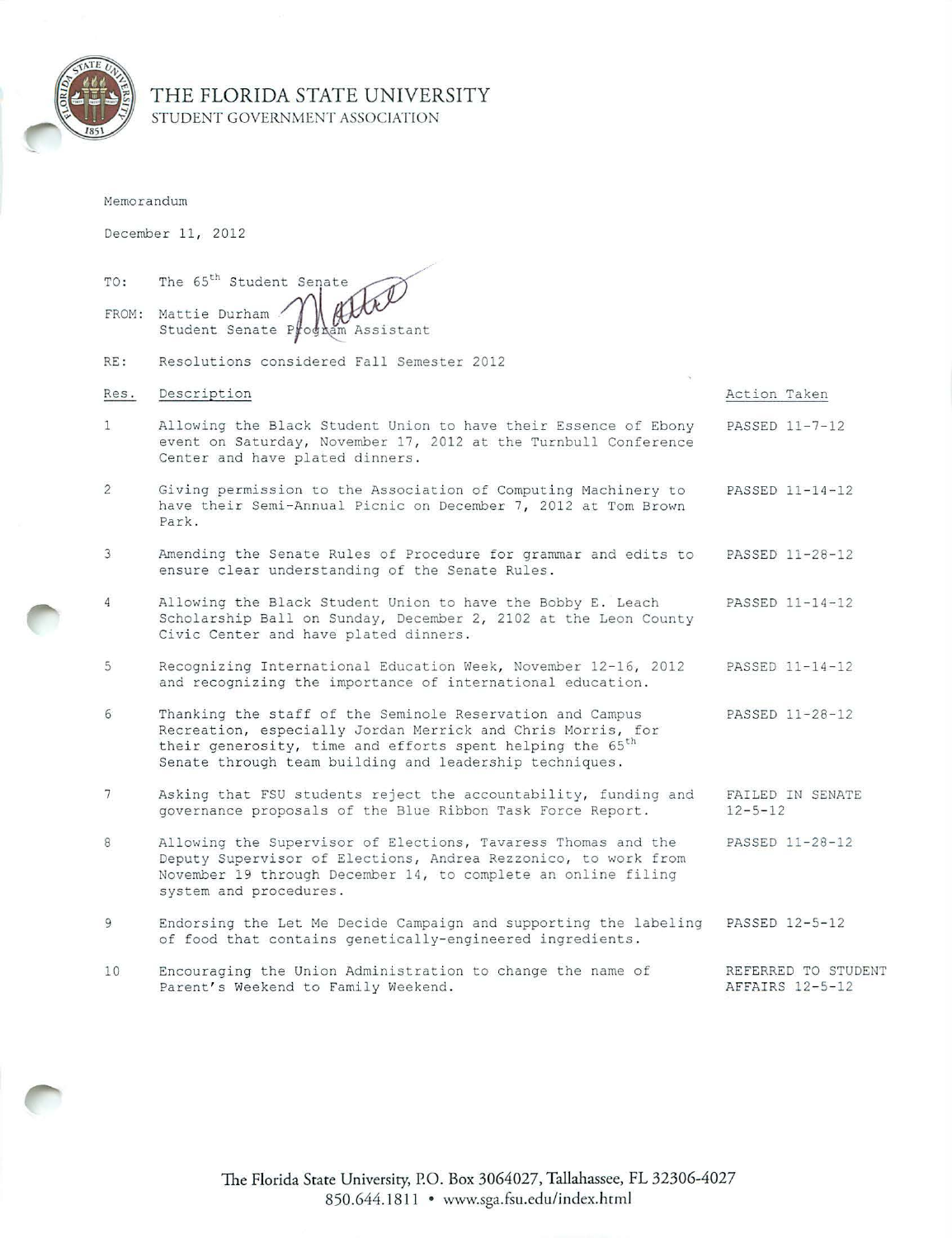

# THE FLORIDA STATE UNIVERSITY STUDENT GOVERNMENT ASSOCIATION

### MEMORANUDM

- TO: The 65<sup>th</sup> Student Senate
- FROM: Mattie Durham Senate Program Assistant
- RE: Resolutions considered Spring semester 2013

or the State University System.

| Res. | Description                                                                                                                                                                               | Action Taken                    |
|------|-------------------------------------------------------------------------------------------------------------------------------------------------------------------------------------------|---------------------------------|
| 11   | Deciding the date of the SGA Spring elections. The<br>elections will take place on Wednesday, February 27, 2013.                                                                          | PASSED 1-16-13                  |
| 12   | Giving permission to the Asian American Student Union to<br>spend \$4,204.95 on their Annual Lunar Banquet event<br>performers.                                                           | PASSED 1-16-13                  |
| 13   | Rejecting all findings of the Governor's Blue Ribbon Task<br>Force.                                                                                                                       | FAILED BY VOICE<br>VOTE 1-16-13 |
| 14   | Opposing both a raise in tuition and a difference of<br>tuition between majors.                                                                                                           | PASSED 1-16-13                  |
| 15   | Amending the Rules of Procedure, Rule 9.09, to record and<br>publish Senator's votes.                                                                                                     | PASSED 2-6-13                   |
| 16   | Giving permission to the Black Student Union to spend<br>more than \$2,000 to bring two comedians to FSU for Black<br>History Month.                                                      | PASSED 1-30-13                  |
| 17   | Giving permission to the Black Student Union to spend<br>more than \$2,000 to bring Michael Eric Dyson to FSU to<br>speak for Black History Month.                                        | PASSED 1-30-13                  |
| 18   | Giving permission to the Women Student Union to have<br>their event entitled "We Found Love", at AJ's Grill<br>on Thursday, February 14, 2013.                                            | PASSED 1-30-13                  |
| 19   | Stating that FSU students do not believe the Governor's<br>Blue Ribbon Task Force recommendations are in the best<br>interest of the students, faculty or the State University<br>System. | PASSED 2-6-13                   |
| 20   | Stating that FSU students do not believe the Governor's<br>Blue Ribbon Task Force recommendations for different<br>tuition are in the best interest of the students, faculty              | PASSED 2-6-13                   |

21 Stating that FSU students do not believe the Governor's PASSED 2-6-13 Blue Ribbon Task Force recommendations of having the Board of Governors reward universities that complete BRTF goals and having the BOG select university presidents and control of the SUS budget .

> The Florida State University, P.O. Box 3064027, Tallahassee, FL 32306-4027 850.644.1811 • www.sga.fsu.edu/index.html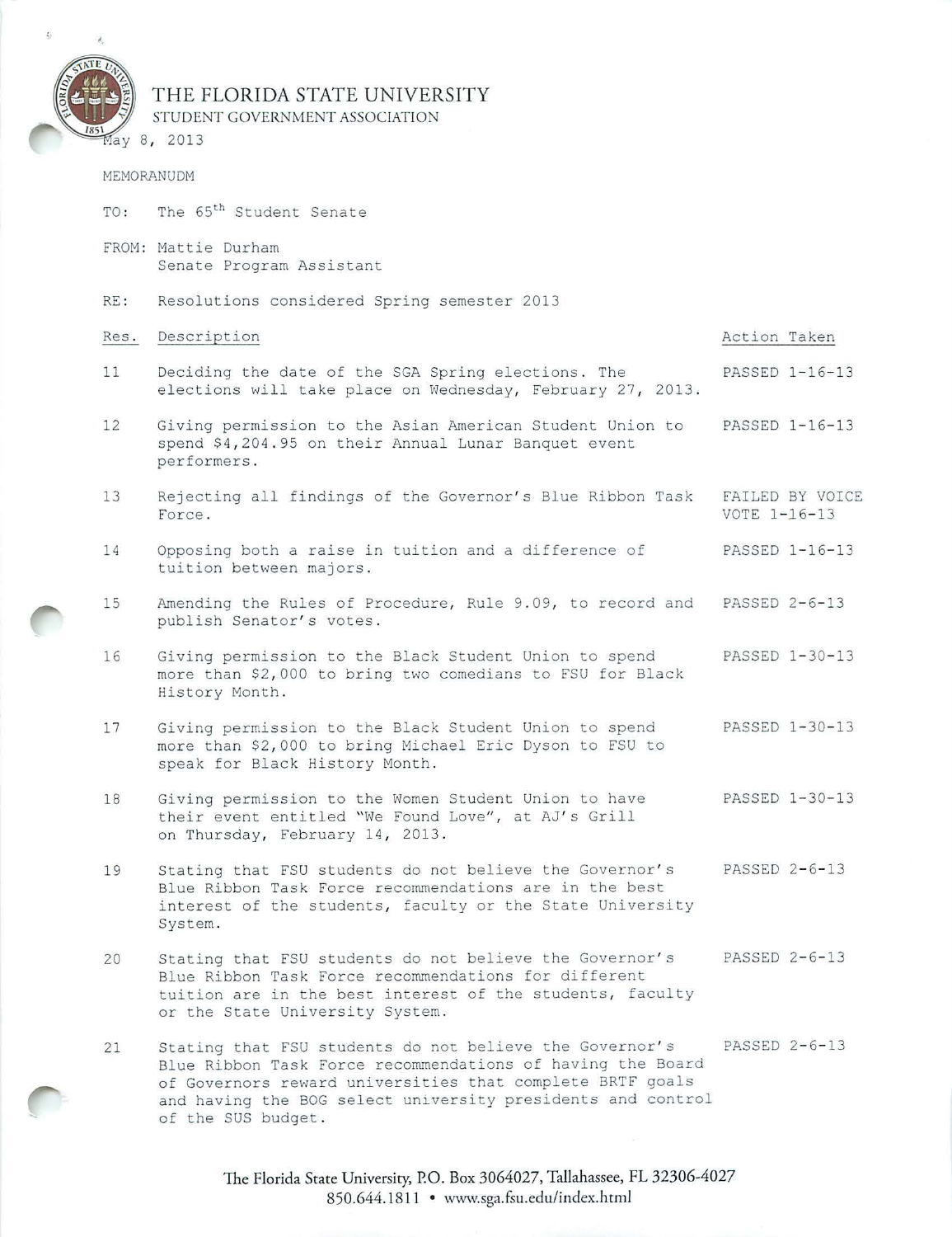~ Memorandum Page two May 8, 2013

| Res. | Description                                                                                                                                                                                                                                                                                                           | Action Taken                        |
|------|-----------------------------------------------------------------------------------------------------------------------------------------------------------------------------------------------------------------------------------------------------------------------------------------------------------------------|-------------------------------------|
| 22   | Encouraging fiscal responsibility for the Technology Fee<br>and stating that the student body is against the fee and<br>wishes the fee be removed until it can be allocated<br>correctly.                                                                                                                             | WITHDRAWN BY<br>$SPONSOR$ $2-13-13$ |
| 23   | Giving the College of Business Leadership Council<br>permission to travel for their event, The Corporate Tour -<br>Atlanta, to visit Delta Airlines, Coca Cola and Ernst<br>and Young on March 7, 2013.                                                                                                               | PASSED 2-13-13                      |
| 24   | Giving permission to the Pride Student Union to have their<br>event "Sweet Tea", at the Mickey Faust Clubhouse at<br>Railroad Square on Friday, March 22, 2013.                                                                                                                                                       | PASSED 2-13-13                      |
| 25   | Giving permission to SGA Accounting to pay SLC \$450 for<br>the movie rights for a movie shown at SLC. The money will<br>come out of the budget of the Office of Servant Leadership.                                                                                                                                  | PASSED 2-13-13                      |
| 26   | SKIPPED THIS NUMBER.                                                                                                                                                                                                                                                                                                  |                                     |
| 27   | Asking Parking and Transportation Services to designate<br>Parking Garage number 1 (Woodward Avenue) and Parking<br>Garage number 2 (Traditions Way) and the top floor of all<br>other parking garages as overnight parking for students<br>living on campus and to free up parking spaces for commuting<br>students. | PASSED 2-20-13                      |
| 28   | Asking the administration at FSU to extend benefits to<br>all domestic partnerships.                                                                                                                                                                                                                                  | PASSED 2-20-13                      |
| 29   | Amending the Rules of Procedure, Rule 8.01, to designate<br>that the Student Affairs committee will set the dates of<br>the fall and spring SGA elections.                                                                                                                                                            | PASSED 2-27-13                      |
| 30   | Looking into extending the hours at the Dirac Library, to<br>make sure the needs of the student body are met.                                                                                                                                                                                                         | PASSED 2-20-13                      |
| 31   | Asking the FSU Vice President of Student Affairs Mary<br>Coburn to send an email to all FSU students to inform<br>them when and by what means to vote in the SGA elections.                                                                                                                                           | PASSED 2-20-13                      |
| 32   | Approving the Legislative Agenda for FSU-SGA Office of<br>Governmental Affairs.                                                                                                                                                                                                                                       | PASSED 2-27-13                      |
| 33   | Committing to a day of service for all FSU-SGA Student<br>Senators. This event will be entitled "FSU Student Senate<br>Gives Back", beginning in the Fall of 2013 and to be<br>continued every fall and spring semester accordingly.                                                                                  | PASSED 2-27-13                      |

 $\hat{\mathcal{A}}$ 

 $\epsilon$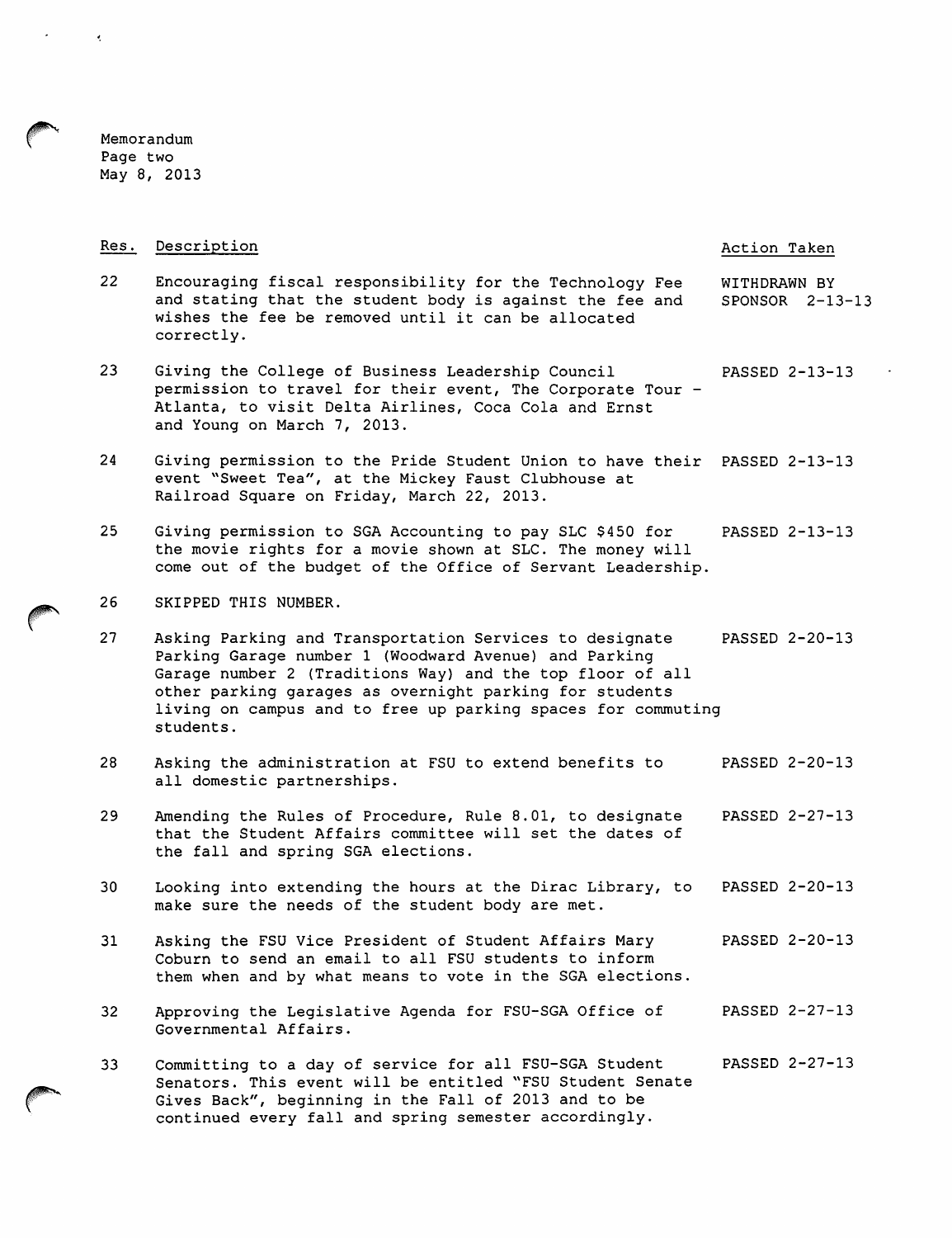Memorandum Page three May 8, 2013

 $\mathcal{A}^{\text{max}}_{\text{max}}$ 

**Contract Contract Contract Contract Contract Contract Contract Contract Contract Contract Contract Contract Contract Contract Contract Contract Contract Contract Contract Contract Contract Contract Contract Contract Contr** 

| Res. | Description                                                                                                                                                                                                        | Action Taken                      |
|------|--------------------------------------------------------------------------------------------------------------------------------------------------------------------------------------------------------------------|-----------------------------------|
| 34   | Giving the Women Student Union permission to spend over<br>\$2,000 to sponsor an event during Rape Awareness Week on<br>April 7-13, 2013. The guest speakers are Dr. Aisha Simmons<br>and Dr. Ikard.               | PASSED 3-6-13                     |
| 35   | Supporting Lambda Theta Phi in their efforts to bring<br>awareness of the struggles that minorities are still<br>facing in the 21 <sup>st</sup> Century.                                                           | WITHDRAWN BY<br>SPONSOR $3-6-13$  |
| 36   | Looking into having school supplies in vending machines<br>on campus and in the university's libraries.                                                                                                            | PASSED $3-6-13$                   |
| 37   | Amending Resolution 32, the SGA-OGA Legislative Agenda<br>for the State of Florida Legislative Session 2013.                                                                                                       | FAILED YES-10<br>$NO-35$ , $AB-3$ |
| 38   | Giving permission to the Asian American Student Union to<br>spend more than \$2,000 for their AAMP'D Concert, and their<br>Glamourbaby Diaries event.                                                              | PASSED 3-20-13                    |
|      | Giving permission to the Women Student Union to have<br>their Ladies Legacy Banquet off campus and to have<br>plated dinners at this event.                                                                        |                                   |
| 39   | Supporting Lambda Theta Phi in their efforts to bring<br>awareness to FSU student body of the struggles that<br>minorities are facing in the 21 <sup>st</sup> Century.                                             | PASSED 3-20-13                    |
| 40   | Giving permission to Pride Student Union to spend over<br>\$2,000 to bring a speaker, Sassafras Lowrey, for their<br>event and also to bring Ze, to speak at their workshop<br>on trans* and queer homeless youth. | PASSED 3-20-13                    |
| 41   | Asking the FSU Board of Governors to approve the<br>initiative for a Student Green Fund for the benefit of<br>the student body and the future of the university.                                                   | PASSED 3-27-13                    |
| 42   | Giving permission to the Pride Student Union to spend<br>over \$2,000 to pay their event, "A Evening with Janet<br>Mock," who is a leading transgender rights advocate.                                            | PASSED 3-27-13                    |
| 43   | Working with FSU Business Services and FSU staff to<br>to establish a printing fund to be available for FSU<br>students by the beginning of the Fall semester 2013.                                                | PASSED 4-24-13                    |
| 44   | Amending the Rules of Procedure, Rule 2.12, to give<br>Senate the authority to assign Senators to serve as<br>liaisons to campus entities.                                                                         | PASSED 4-10-13                    |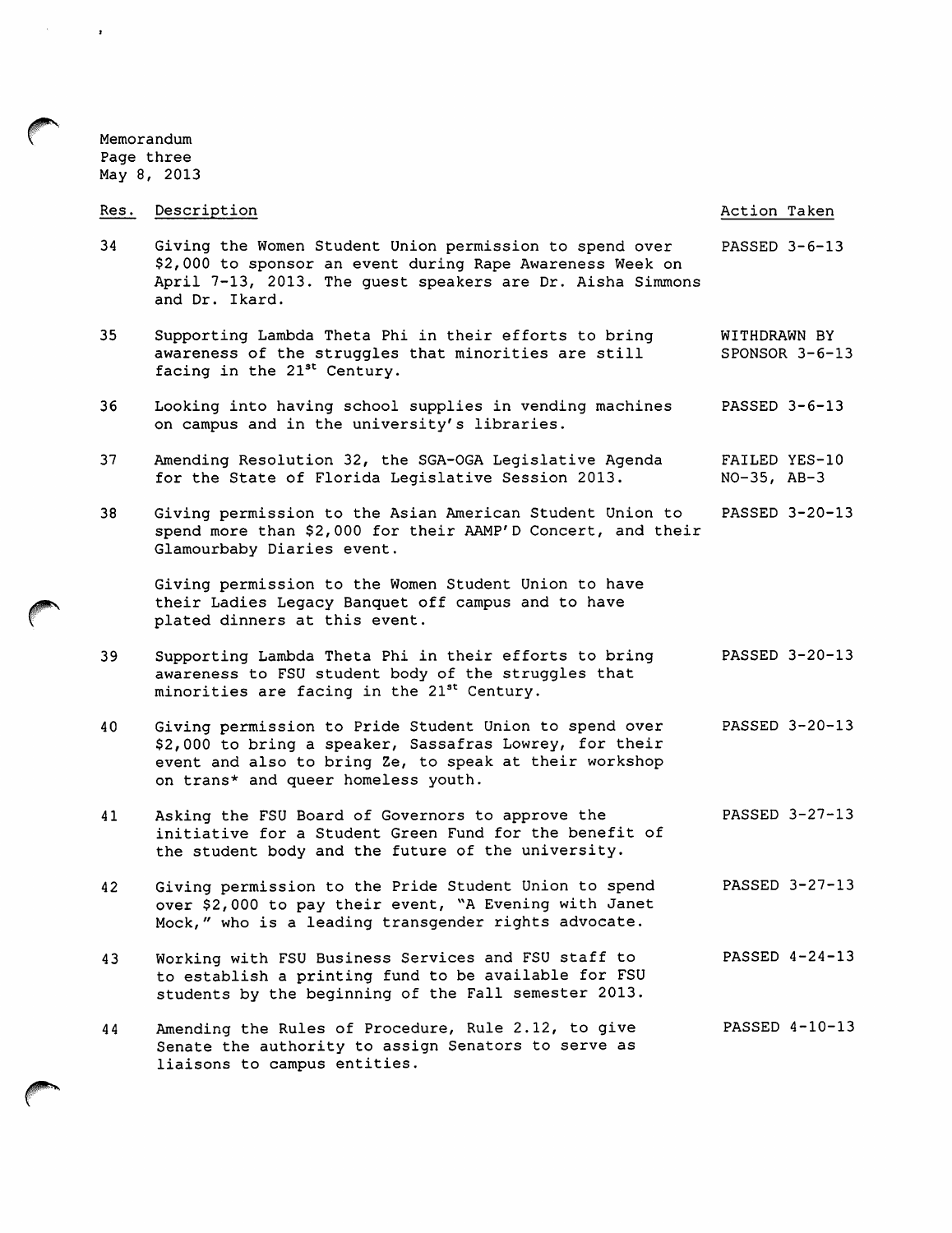Memorandum Page four May 8, 2013

### Res. Description 45 46 47 48 49 so 51 Reimbursing the Trumpet Guild for travel to the National Trumpet Competition on March 13-17, 2013, in the amount of \$2,484, that was allocated to them by RTAC. Promoting that student groups have their events on campus by using Ruby Diamond, Opperman Music Hall and the Fallon Theatre. Asking the university administration to look into develop-PASSED 4-24-13 ing student-led businesses on campus, and asking the Student Body President to represent this goal to the Board of Trustees. Requesting that the FSU administration look into having on-campus computers with screen savers that features prime advertisement for students awareness of on-campus services, events and leadership positions. Each monitor will feature weekly page designs assisted by FSU IT. Giving permission to HLSU to spend \$4,200 on plated dinners at their Gala on April 20, 2013, in the University Ballrooms. Asking the U.S. government to pressure the government of Iran to actively secure Bob Levinson's return. Designating space for student veterans to study within the PASSED 4-24-13 the university's libraries. Action Taken PASSED 4-10-13 WITHDRAWN BY  $4 - 10 - 13$ PASSED 4-24-13 PASSED 4-17-13 PASSED 4-17-13 52 Asking that the Capital Improvement Trust Fund be bonded PASSED 4-24-13 so that the University can access these funds to help the

53 Allowing the Pride Student Union to retroactively pay for bringing Miles Walser to speak at FSU, on April 22, 2013. PASSED 4-24-13

University fund the improvements to the FSU Oglesby Union and

the Barron Building at the FSU-Panama City Campus.

54 Commending the Health and Wellness Center for developing an online appointment scheduling system. PASSED 4-24-13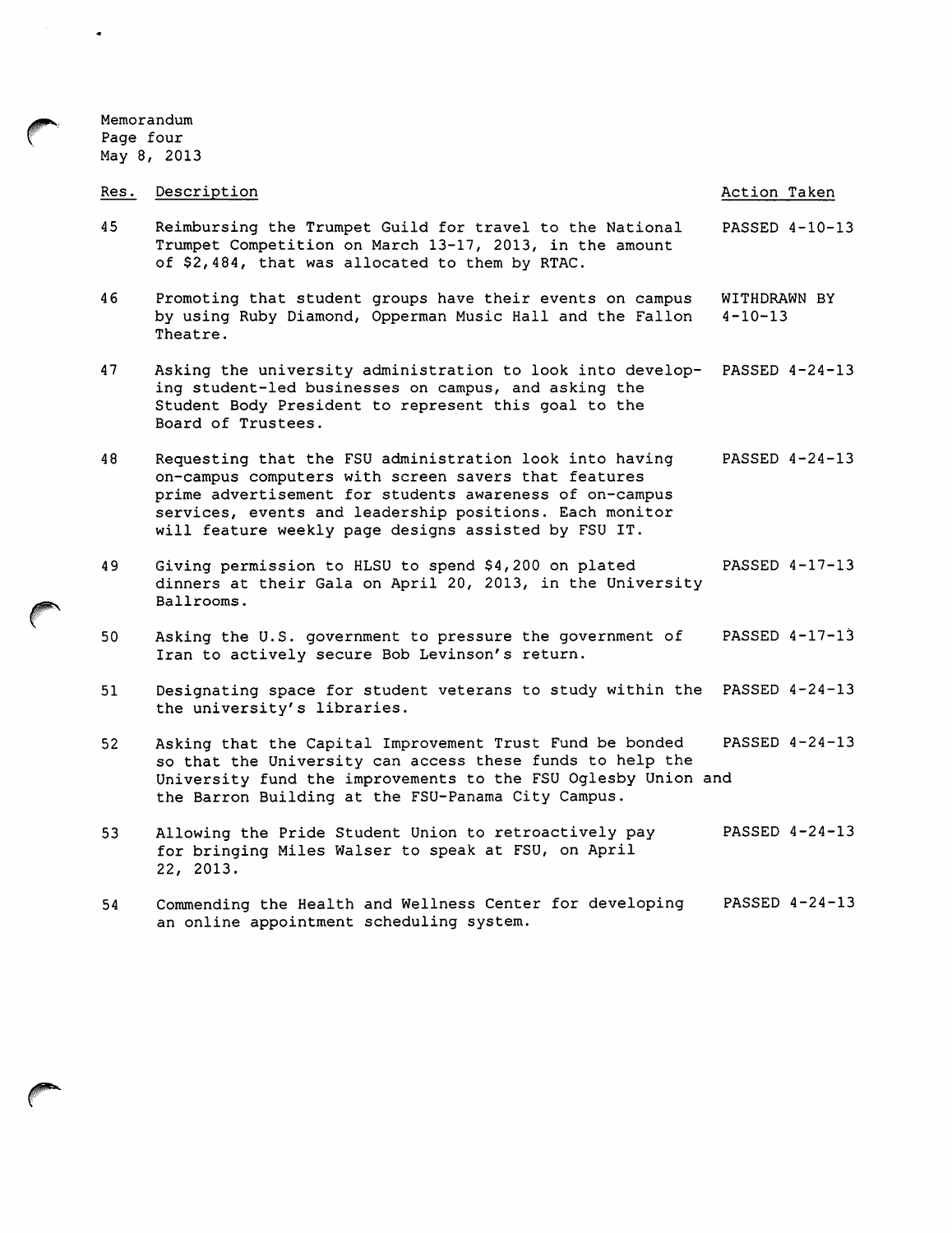

## THE FLORIDA STATE UNIVERSITY STUDENT GOVERNMENT ASSOCIATION

August 15, 2013

MEMORANDUM

TO: FROM: Mattie The 65<sup>th</sup> Student Senate Senate Program Student Senate<br>Durham Muttel<br>Program Assistant

RE : Resol utions considered Summer semester 2013

### Res. Description

- 55 Asking legislators to take decisive action to prevent an economic crisis and also asking that Senator Warren's bill, to reduce interest rates on student loans, become law.
- 56 Giving permission to WVFS V89 Radio Station to have their event, "Summer Throwdown IV" at Club Rehab. PASSED 6-5-13
- 57 Asking FSU to adopt a tuition waiver that would allow deferred action beneficiaries to benefit from in-state tuition . PASSED 6-12-13
- 58 Supporting the Voting Rights Act and urging the United States Congress to create a new equation and/or update the data used to determine which states and counties are required to obtain federal preclearance before changing their voting laws. PASSED 7-10-13

Action Taken

PASSED BY UNANIMOUS CONSENT  $5 - 29 - 13$ 

- 59 Amending the Senate Rules of Procedure . WITHDRAWN BY SPONSOR 7-17-13
- 60 Granting permission to the Hispanic Latino Student Union to have their Summer Pool Party off campus . PASSED 7-17-13
- 61 Supporting the efforts of the United Faculty of of Florida - FSU- Graduate Assistants United concerning health insurance . PASSED 7-17-13
- 62 Approving the allocation of funds to the World Affairs Program and FSU Forensics . PASSED 7-17-13

The Florida State University, P.O. Box 3064027, Tallahassee, FL 32306-4027 850.644.1811 • www.sga.fsu.edu/index.html